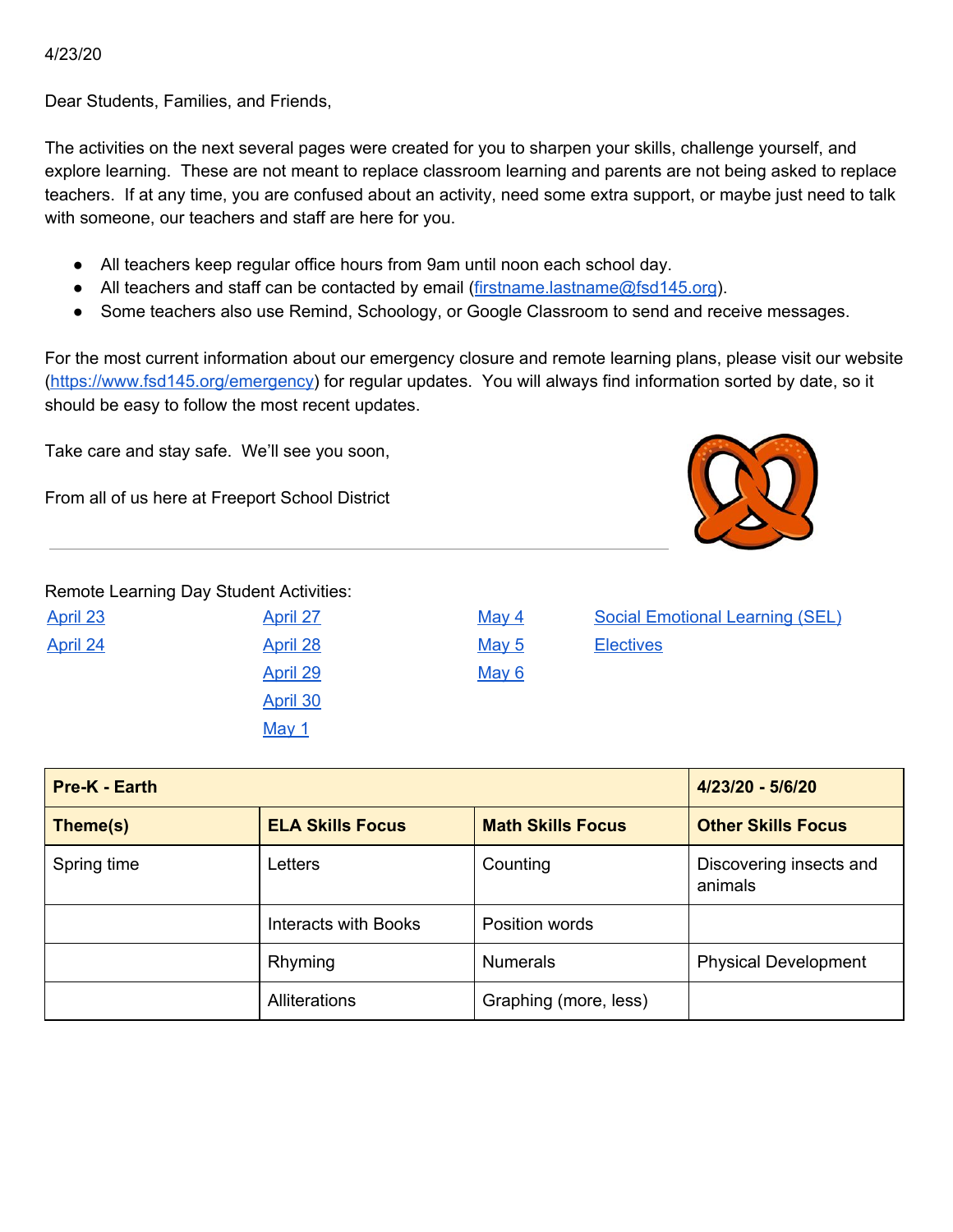<span id="page-1-0"></span>Pre-K -- April 23rd Parents: Choose two activities from each page each day.

|                                                 | <b>Math</b>                                                                                                                                                                                                                          | <b>Reading and Writing</b>                                                                                                                                                                                                                                                                                               | Science/<br><b>Social</b><br><b>Studies</b>                                                                                                                                                                                                                          | <b>Extra</b><br><b>Challenge</b><br>[any subject)                                                                                                                                                             |
|-------------------------------------------------|--------------------------------------------------------------------------------------------------------------------------------------------------------------------------------------------------------------------------------------|--------------------------------------------------------------------------------------------------------------------------------------------------------------------------------------------------------------------------------------------------------------------------------------------------------------------------|----------------------------------------------------------------------------------------------------------------------------------------------------------------------------------------------------------------------------------------------------------------------|---------------------------------------------------------------------------------------------------------------------------------------------------------------------------------------------------------------|
| <b>Activity 1</b><br>and<br><b>Instructions</b> | Cut out 10 triangles in the<br>shape of a carrot. Write<br>numbers 1-10 on the tips. Cut<br>out green strips and attach the<br>corresponding number of strips<br>to the carrot triangle.<br><b>PROSPISHTES</b><br>6.A.ECa<br>6.A.ECd | Rabbit starts with 'R'. Look<br>for things inside and outside<br>that begin with the letter 'R'<br>Write these findings down<br>together and talk about them.<br>4.A.ECe<br>4.B.ECb                                                                                                                                      | Rabbits<br>usually have<br>large litters of<br>baby bunnies<br>in the spring.<br><b>Bunnies</b> are<br>another<br>symbol of<br>new life.<br>They are a<br>sign that<br>spring has<br>arrived.<br>Go outside<br>and look for<br>rabbits. How<br>many can<br>you find? | Move-<br>Say this<br>rhyme and<br>hop like a<br>bunny rabbit.<br>"Bunny,<br>bunny,<br>hopping high;<br>Bunny,<br>bunny,<br>hopping low;<br>Bunny, bunny<br>hopping fast;<br>Bunny, bunny<br>hopping<br>slow." |
| <b>Activity 2</b><br>and<br><b>Instructions</b> | On paper write the numbers 1<br>through 10. Have your child<br>put the numbers in order.<br>6.A.ECa<br>6.A.ECg                                                                                                                       | <b>Rhyme time-</b><br>"Come my bunnies, it's time<br>for bed."<br>That's what Mother Bunny<br>said.<br>"But first I'll count you just to<br>see.<br>If you have all come back to<br>me<br>Bunny 1, bunny 2, bunny 3,<br>oh dear, bunny 4, bunny 5,<br>yes, you're all here!"<br>Read the rhyme to your child.<br>4.C.ECb | 11.A.ECa<br>6.A.ECa                                                                                                                                                                                                                                                  | Can you hop<br>like the<br>rhyme?<br>4.C.ECb<br>19.A.ECa                                                                                                                                                      |

**Be sure to check the specials (Art, Music, PE) and the Social/Emotional Learning pages for more grade specific activities.**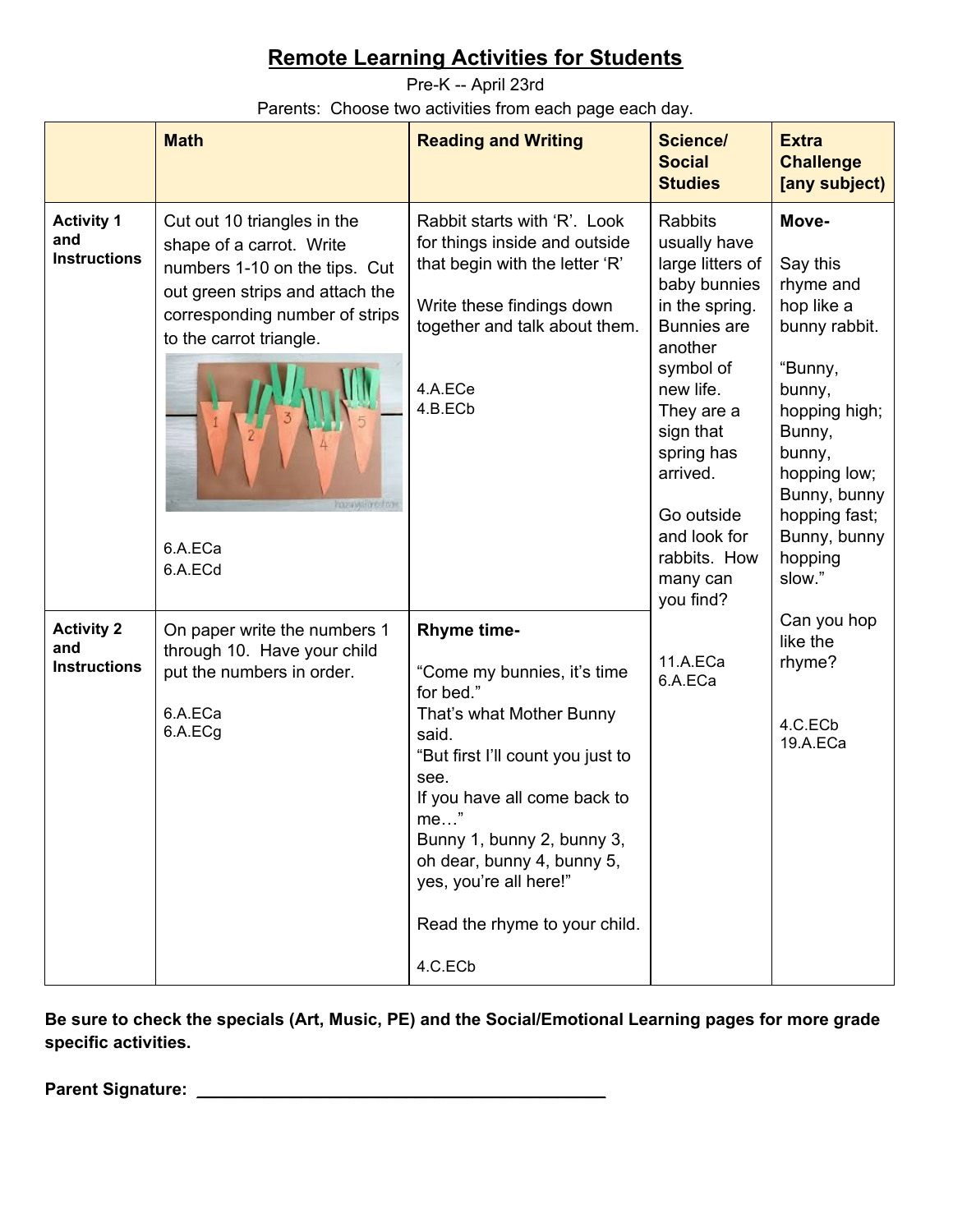<span id="page-2-0"></span>Pre-K -- April 24th Parents: Choose two activities from each page each day.

|                                                 | <b>Math</b>                                                                                                                                                                                                                                                                                      | <b>Reading and</b><br><b>Writing</b>                                                                                                                                                  | Science/<br><b>Social Studies</b>                                                                                                                                                                                                      | <b>Extra</b><br><b>Challenge</b><br>(any subject)                                                                                                                                                                                           |
|-------------------------------------------------|--------------------------------------------------------------------------------------------------------------------------------------------------------------------------------------------------------------------------------------------------------------------------------------------------|---------------------------------------------------------------------------------------------------------------------------------------------------------------------------------------|----------------------------------------------------------------------------------------------------------------------------------------------------------------------------------------------------------------------------------------|---------------------------------------------------------------------------------------------------------------------------------------------------------------------------------------------------------------------------------------------|
| <b>Activity 1</b><br>and<br><b>Instructions</b> | Cut out a variety of<br>shapes (circle, triangles,<br>squares, rectangles) out<br>of different colored paper.<br>Make a flower out of<br>these shapes. You can<br>glue your shapes to<br>paper. Keep playing with<br>shapes. What else can<br>you make with the<br>shapes?<br>9.A.ECa<br>9.A.ECd | Go outside and look<br>for different flowers<br>and signs of spring.<br>Draw pictures of the<br>spring things that<br>you see. Write or<br>dictate what you<br>have drawn.<br>5.B.ECc | Soak a dry bean or<br>seed in water for a<br>few hours. Then<br>move the bean to a<br>plastic ziplock bag.<br>Add a damp paper<br>towel. Tape the bag<br>to a window that<br>gets bright sun.<br>Watch it grow!<br>2.B.ECa<br>12.B.ECb | Be a good helper to<br>your grown up in the<br>garden or yard. Pull<br>weeds and plant<br>flowers. Water them<br>with a watering can.<br>2.B.ECa<br>12.B.ECb<br>Enjoy reading some<br>spring books.<br>Planting a Rainbow<br>by Lois Ehlert |
| <b>Activity 2</b><br>and<br><b>Instructions</b> | Flower petal counting.<br>Find some spring flowers<br>and count the number of<br>petals on the flowers.<br>6.A.ECa                                                                                                                                                                               | Spring and seeds<br>both start with the<br>letter S. Search<br>around your house<br>for other things that<br>start with the letter<br>S.<br>4.C.ECd                                   |                                                                                                                                                                                                                                        | https://www.youtube<br>.com/watch?v=r Wh<br>gKflWSs<br><b>Mouse's First Spring</b><br>By Lauren<br>Thompson<br>https://www.youtube<br>.com/watch?v=uFkY<br>LgCMw7I                                                                          |

**Be sure to check the specials (Art, Music, PE) and the Social/Emotional Learning pages for more grade specific activities.**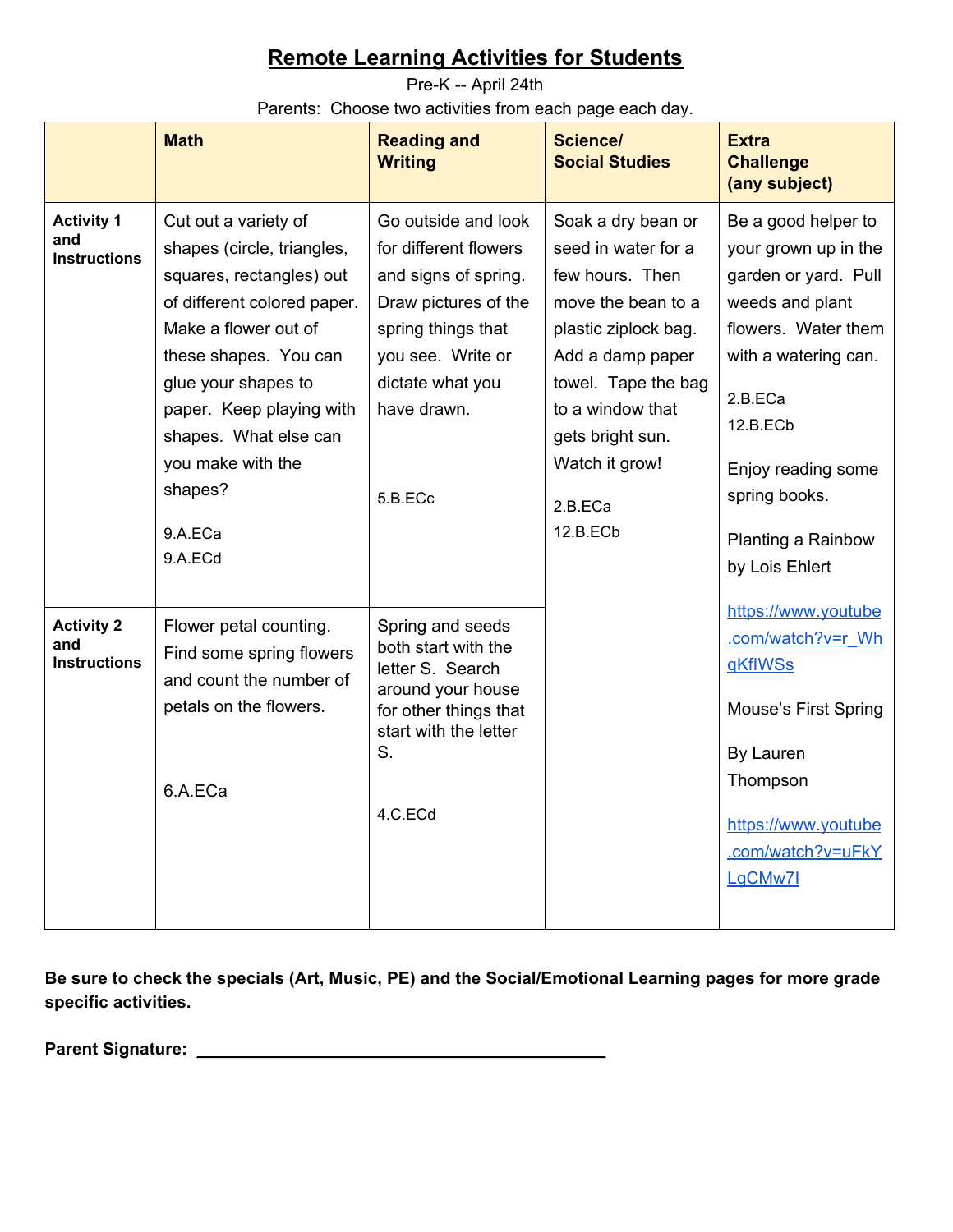<span id="page-3-0"></span>Pre-K -- April 27th Parents: Choose two activities from each page each day.

|                                                 | <b>Math</b>                                                                                                                                                                                                                   | <b>Reading and Writing</b>                                                                                                                                                                                                                                                                                                                                                       | <b>Science/</b><br><b>Social Studies</b>                                                                                                                          | <b>Extra</b><br><b>Challenge</b><br>(any subject)                                                                                                                                                                                     |
|-------------------------------------------------|-------------------------------------------------------------------------------------------------------------------------------------------------------------------------------------------------------------------------------|----------------------------------------------------------------------------------------------------------------------------------------------------------------------------------------------------------------------------------------------------------------------------------------------------------------------------------------------------------------------------------|-------------------------------------------------------------------------------------------------------------------------------------------------------------------|---------------------------------------------------------------------------------------------------------------------------------------------------------------------------------------------------------------------------------------|
| <b>Activity 1</b><br>and<br><b>Instructions</b> | Draw a picture of a<br>butterfly!<br>A butterfly's wings are<br>symmetrical. The left wing<br>and the right wing look the<br>same. Color the butterfly's<br>wings so they look exactly<br>the same!<br>10.C.ECa               | Read a book about<br>butterflies if you have one.<br>If not, read any book you<br>have available. Talk about<br>the pictures, colors, and<br>things you see in the book.<br>What can your child find?<br>Ex: Very Hungry Caterpillar<br>by Eric Carle<br>Waiting for Wings by Lois<br>Ehlert<br>The Crunching, Munching<br>Caterpillar by Sheridan<br>Cain<br>2.C.ECa<br>2.C.ECb | Go on a bug<br>hunt.<br>Look at leaves<br>and under<br>rocks to see if<br>you can find<br>teeny baby<br>caterpillars or<br>other insects.<br>11.A.ECf<br>12.A.ECa | Be a<br>Caterpillar<br>Pretend to be a<br>caterpillar and<br>crawl around.<br>Make a<br>chrysalis by<br>wrapping<br>yourself up in a<br>blanket, then<br>"hatch" and<br>use your<br>blanket as<br>wings to fly<br>around!<br>12.A.ECb |
| <b>Activity 2</b><br>and<br><b>Instructions</b> | <b>Position words</b><br>Make a butterfly or Pretend<br>you are a butterfly. Have that<br>butterfly fly<br>On, over, in, under, between,<br>next to, besides, behind, in<br>front of, forward, backward<br>9.B.ECa<br>9.B.ECb | <b>Letter time!</b><br>Find words around the<br>house that start with the<br>letter "B", just like<br>butterflies.<br>Ex: Ball, bike, baby, blue<br>4.B.ECc                                                                                                                                                                                                                      |                                                                                                                                                                   |                                                                                                                                                                                                                                       |

**Be sure to check the specials (Art, Music, PE) and the Social/Emotional Learning pages for more grade specific activities.**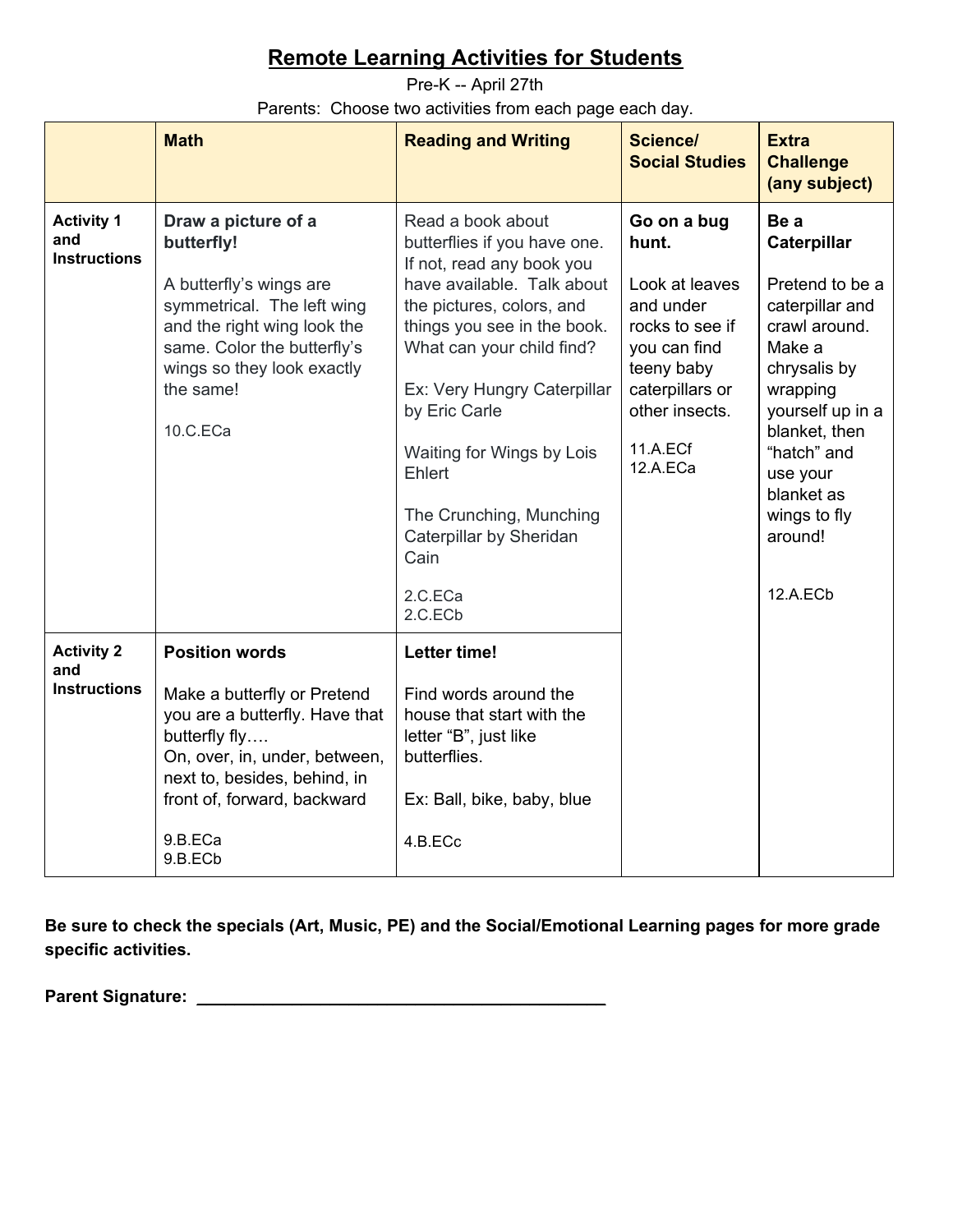<span id="page-4-0"></span>Pre-K -- April 28th

Parents: Choose two activities from each page each day.

|                                                 | <b>Math</b>                                                                                                                                                                                                                                                                                                                                                                                                 | <b>Reading and Writing</b>                                                                                                                                                                                                                                               | <b>Science/</b><br><b>Social</b><br><b>Studies</b>                                                                                                                 | <b>Extra</b><br><b>Challenge</b><br>(any subject)                                                                                                                                                                                                                    |
|-------------------------------------------------|-------------------------------------------------------------------------------------------------------------------------------------------------------------------------------------------------------------------------------------------------------------------------------------------------------------------------------------------------------------------------------------------------------------|--------------------------------------------------------------------------------------------------------------------------------------------------------------------------------------------------------------------------------------------------------------------------|--------------------------------------------------------------------------------------------------------------------------------------------------------------------|----------------------------------------------------------------------------------------------------------------------------------------------------------------------------------------------------------------------------------------------------------------------|
| <b>Activity 1</b><br>and<br><b>Instructions</b> | Go outside and blow bubbles<br>with your adult. Count the<br>bubbles before they pop!<br>Easy Homemade Bubble<br>Solution:<br>1. Get a large cup.<br>2. Pour 1/2 cup of dish<br>soap into the cup.<br>3. Add $11/2$ cups of<br>water.<br>4. Measure 2 teaspoons<br>of sugar and add it to<br>the water/soap<br>mixture.<br>5. Gently stir your<br>mixture.<br>6. Go outside and blow<br>bubbles!<br>6.A.ECa | Draw a picture of the weather<br>that your family member tells<br>you about and have your<br>adult write the details on the<br>picture (detail could include:<br>cloud, rain, house, etc)<br>12.D.ECa<br>25.A.ECd                                                        | Call a family<br>member that<br>does not live<br>with you and<br>talk about<br>what the<br>weather is<br>like where<br>they are.<br>12.D.ECa<br>1.B.ECa<br>1.C.ECa | Health -<br>Bunny rabbits<br>like to eat<br>carrots and<br>lettuce. Help<br>your grown<br>up make a<br>veggie tray.<br>Pretend to be<br>a bunny and<br>eat your<br>vegetables.<br>Count your<br>vegetables<br>and see how<br>many you<br>eat.<br>6.A.ECa<br>11.A.ECc |
| <b>Activity 2</b><br>and<br><b>Instructions</b> | Make a paper airplane from<br>paper. Fold the paper in half,<br>unfold it again and take the top<br>corners, fold them into the<br>middle crease and crease<br>those. Fold in half again.<br>Take each side and fold down<br>to the middle area and let it fly!<br>Measure how far it travels<br>using unconventional<br>measuring tools such as<br>shoes, pencils, etc.<br>7.A.ECb                         | Go outside and pick a flower,<br>leaf, stick - something Spring<br>and bring it inside. Discuss<br>it. What are the parts?<br>(flower, stem, bark, etc.)<br>What does it feel like? Smell<br>like?<br>Have your adult write down<br>what you say.<br>12.A.ECa<br>5.B.ECb |                                                                                                                                                                    |                                                                                                                                                                                                                                                                      |

**Be sure to check the specials (Art, Music, PE) and the Social/Emotional Learning pages for more grade specific activities. Parent Signature:** \_\_\_\_\_\_\_\_\_\_\_\_\_\_\_\_\_\_\_\_\_\_\_\_\_\_\_\_\_\_\_\_\_\_\_\_\_\_\_\_\_\_\_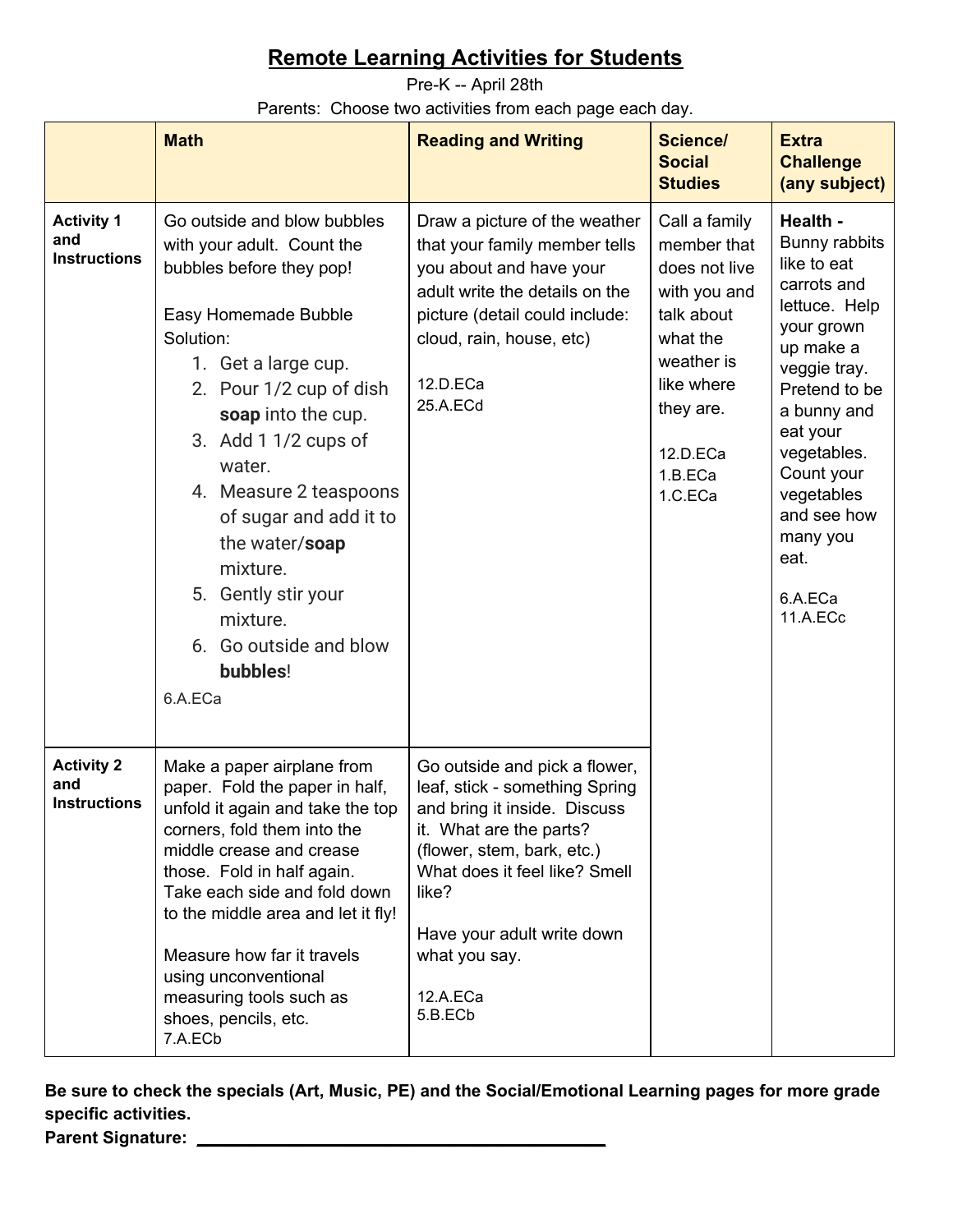<span id="page-5-0"></span>Pre-K -- April 29th Parents: Choose two activities from each page each day.

|                                                 | <b>Math</b>                                                                                                                                                                                                                                                                                                                                                                    | <b>Reading and Writing</b>                                                                                                                                                                                                                                                                                                                                                                                                                                                                                                                           | Science/<br><b>Social</b><br><b>Studies</b>                                                                                                                                                                                                                                                         | <b>Extra</b><br><b>Challenge</b><br>(any subject)                                                                                                                                           |
|-------------------------------------------------|--------------------------------------------------------------------------------------------------------------------------------------------------------------------------------------------------------------------------------------------------------------------------------------------------------------------------------------------------------------------------------|------------------------------------------------------------------------------------------------------------------------------------------------------------------------------------------------------------------------------------------------------------------------------------------------------------------------------------------------------------------------------------------------------------------------------------------------------------------------------------------------------------------------------------------------------|-----------------------------------------------------------------------------------------------------------------------------------------------------------------------------------------------------------------------------------------------------------------------------------------------------|---------------------------------------------------------------------------------------------------------------------------------------------------------------------------------------------|
| <b>Activity 1</b><br>and<br><b>Instructions</b> | <b>Relax</b><br>Ask your grown up if you can<br>take a bath. Pretend that your<br>bathtub is a pond. Make your<br>own lily pads out of plastic<br>plates or other items that float.<br>How many bath toys can you<br>balance before it sinks?<br>Talk about what sink and float<br>mean. What else can you find<br>that will sink or float?<br>6.A.ECa<br>11.A.ECc<br>11.A.ECf | Create your own set of 5<br>speckled frogs using play<br>dough, paper, markers, or<br>any other supply you have.<br>Once you create these you<br>can sing the song that goes<br>along with it.<br>"5 green and speckled frogs<br>Sat on a speckled log<br>Eating some most delicious<br>bugs<br>Yum-yum!<br>One jumped into the pool<br>Where it was nice and cool<br>Now there are 4 green<br>speckled frogs<br>Glub glub"<br>You continue singing this<br>song counting down from 5<br>until there are no green<br>speckled frogs left.<br>6.A.ECa | Go for a<br>walk. What<br>kinds of<br>things in your<br>neighborhood<br>remind you of<br>signs for<br>Spring?<br>Spring is the<br>season when<br>new life starts<br>to appear-<br>trees and<br>flowers<br>bloom, baby<br>animals are<br>born and<br>weather<br>begins to get<br>warmer.<br>12.A.ECb | Helping out -<br>Ducks and<br>frogs both<br>love water.<br>Fill the<br>kitchen sink<br>with soapy<br>water. Help<br>your family by<br>washing and<br>drying your<br>own dishes.<br>19.A.ECa |
| <b>Activity 2</b><br>and<br><b>Instructions</b> | Pretend to be a frog. How<br>many times can you jump<br>forward? Count them then try<br>other ways of travel. (waddle<br>like a duck, jump over puddles)<br>6.A.ECa<br>19.A.ECb                                                                                                                                                                                                | Frog begins with F<br>Make a list of things that<br>begin with the letter F in and<br>around your home. How<br>many things can you come<br>up with?<br>4.A.ECe<br>4.B.ECb                                                                                                                                                                                                                                                                                                                                                                            |                                                                                                                                                                                                                                                                                                     |                                                                                                                                                                                             |

**Be sure to check the specials (Art, Music, PE) and the Social/Emotional Learning pages for more grade specific activities. Parent Signature:** \_\_\_\_\_\_\_\_\_\_\_\_\_\_\_\_\_\_\_\_\_\_\_\_\_\_\_\_\_\_\_\_\_\_\_\_\_\_\_\_\_\_\_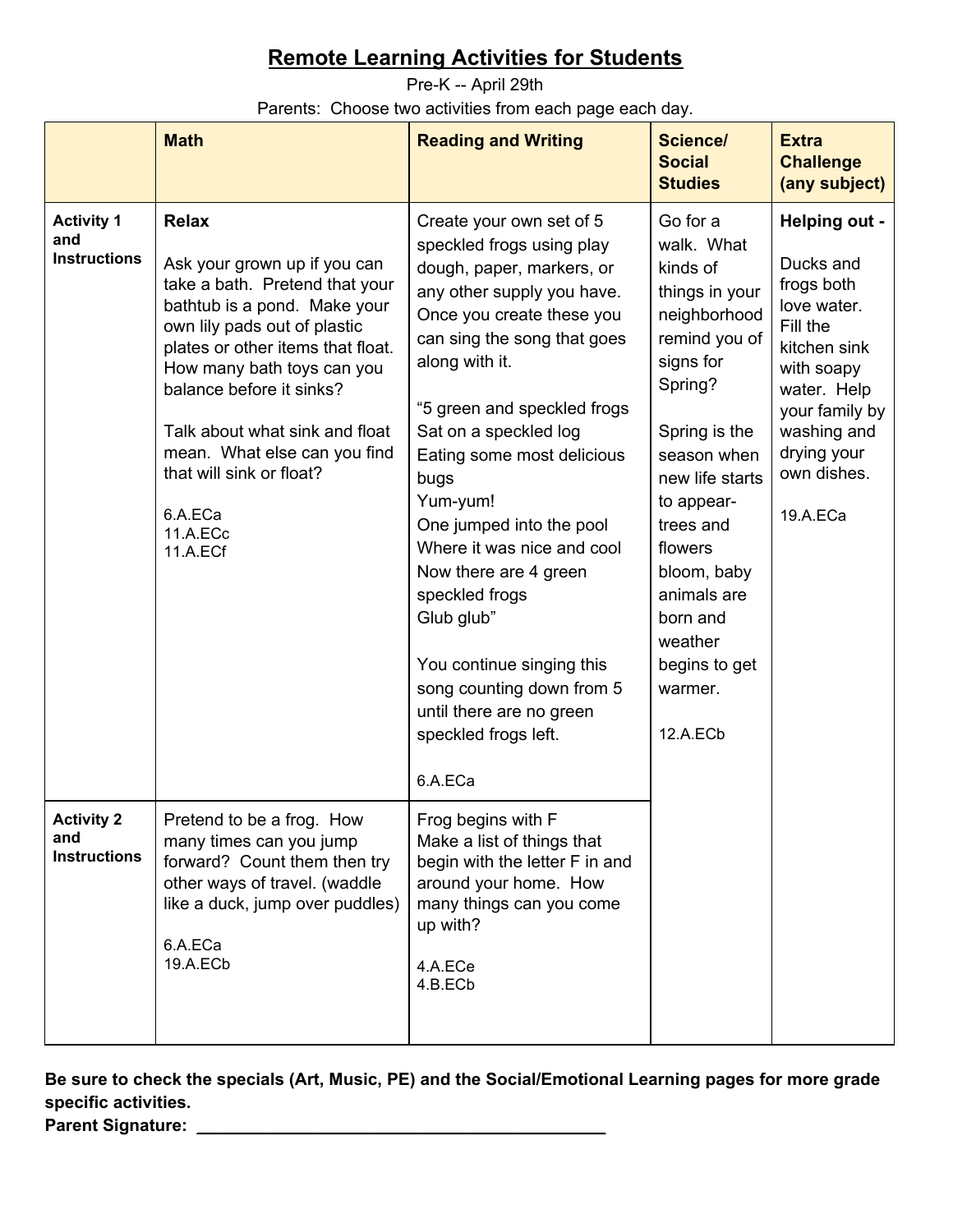<span id="page-6-0"></span>Pre-K -- April 30th Parents: Choose two activities from each page each day.

|                                                 | <b>Math</b>                                                                                                                                                                                                                                                                                                                                                                                                                      | <b>Reading and Writing</b>                                                                                                                                                                                                                 | Science/<br><b>Social</b><br><b>Studies</b>                                                                                                                                                                             | <b>Extra</b><br><b>Challenge</b><br>(any subject)                                                                                                                                                                                                                                                   |
|-------------------------------------------------|----------------------------------------------------------------------------------------------------------------------------------------------------------------------------------------------------------------------------------------------------------------------------------------------------------------------------------------------------------------------------------------------------------------------------------|--------------------------------------------------------------------------------------------------------------------------------------------------------------------------------------------------------------------------------------------|-------------------------------------------------------------------------------------------------------------------------------------------------------------------------------------------------------------------------|-----------------------------------------------------------------------------------------------------------------------------------------------------------------------------------------------------------------------------------------------------------------------------------------------------|
| <b>Activity 1</b><br>and<br><b>Instructions</b> | When we start seeing birds<br>outside again, that is an early<br>sign of Spring!<br>Say this rhyme and do the<br>fingerplay.<br>5 Bright Birdies hopping all<br>around (hold up 5 fingers)<br>Strutting and pecking on the<br>dewy ground.<br>One bright birdie flies up in the<br>tree. And sings a little song<br>Tweet, tweetle-ee!<br>(Continue counting down until<br>all the birds have flown away.)<br>4.C.ECb<br>6.A.ECa | When we start seeing birds<br>outside again, that is an early<br>sign of Spring!<br>Make a bird's nest out of<br>blankets and other things that<br>you have in your home.<br>Snuggle up and read a good<br>book in your enst!<br>2.A.ECa&b | Put two toilet<br>paper tubes<br>together with<br>glue, tape, or<br>staples to<br>make<br>binoculars.<br>Use them to<br>look for birds.<br>How many<br>birds do you<br>see? What<br>color are the<br>birds?<br>12.A.ECa | Fill plastic<br>eggs with<br>small objects<br>(rice,<br>pennies,<br>beads).<br>Shake the<br>eggs and<br>listen to the<br>different<br>sounds they<br>make. If you<br>don't have<br>plastic eggs,<br>use empty<br>containers,<br>tupperware or<br>bottles, etc.<br>Use them to<br>make music<br>too! |
| <b>Activity 2</b><br>and<br><b>Instructions</b> | Make eggs out of paper and<br>decorate them with crayons or<br>markers.<br>If you make dots on your<br>eggs-count the dots. If you<br>make stripes on your eggs,<br>count the stripes. Make<br>different size eggs and sort<br>them from biggest to smallest.<br>6.A.ECa<br>8.A.ECa                                                                                                                                              | The word BIRD starts with<br>the letter "B". Make a list of<br>things that you find in your<br>house that start with the letter<br>"В".<br>4.B.ECc                                                                                         |                                                                                                                                                                                                                         | 11.A.ECa                                                                                                                                                                                                                                                                                            |

**Be sure to check the specials (Art, Music, PE) and the Social/Emotional Learning pages for more grade specific activities.**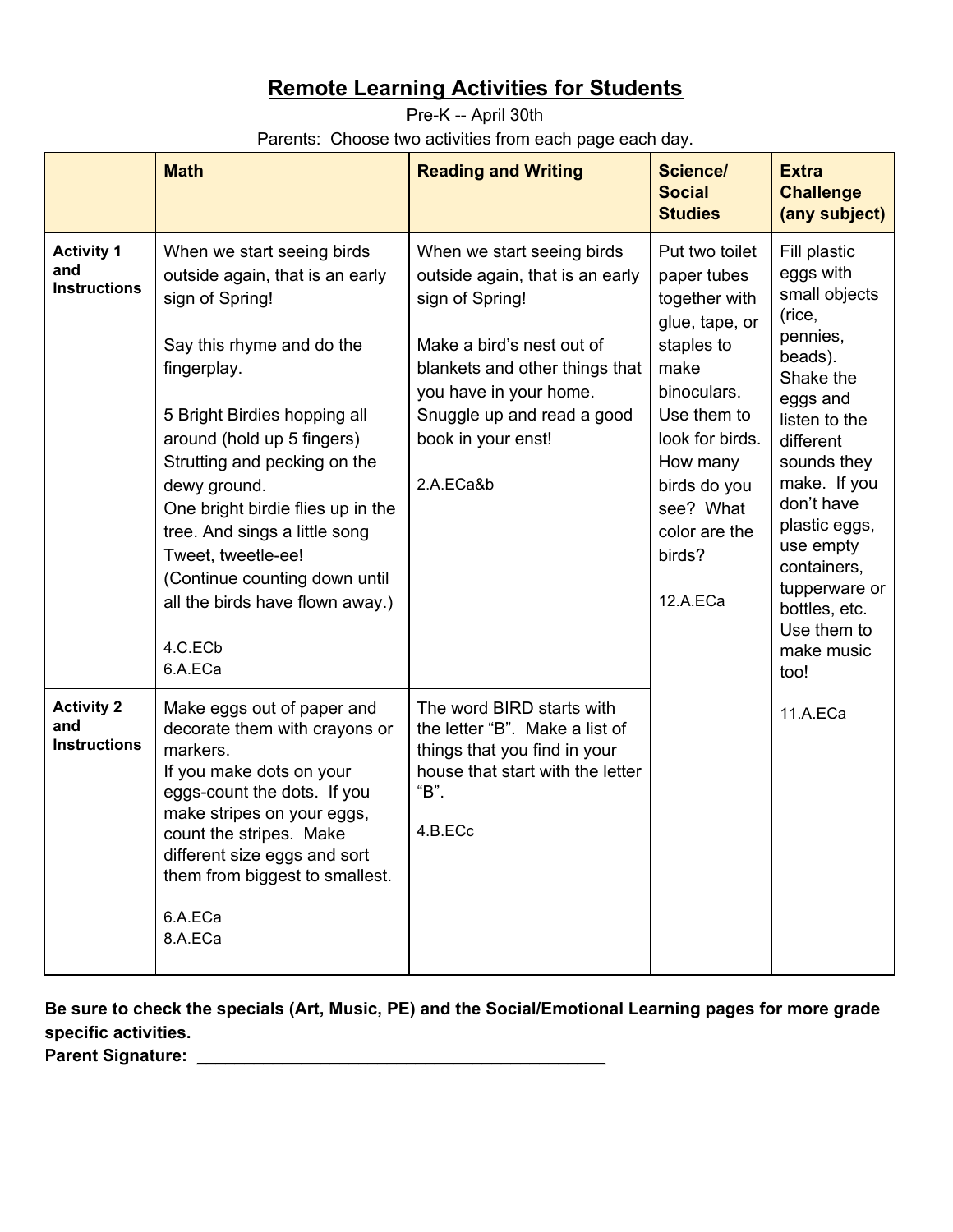<span id="page-7-0"></span>Pre-K -- May 1st Parents: Choose two activities from each page each day.

|                                                 | <b>Math</b>                                                                                                                                                                                                            | <b>Reading and Writing</b>                                                                                                                                                                                                                                                 | <b>Science/</b><br><b>Social</b><br><b>Studies</b>                                                                                                                                                    | <b>ExtraChallen</b><br>ge<br>(any subject)                                                                                                              |         |                                                                                                                                                                                                      |
|-------------------------------------------------|------------------------------------------------------------------------------------------------------------------------------------------------------------------------------------------------------------------------|----------------------------------------------------------------------------------------------------------------------------------------------------------------------------------------------------------------------------------------------------------------------------|-------------------------------------------------------------------------------------------------------------------------------------------------------------------------------------------------------|---------------------------------------------------------------------------------------------------------------------------------------------------------|---------|------------------------------------------------------------------------------------------------------------------------------------------------------------------------------------------------------|
| <b>Activity 1</b><br>and<br><b>Instructions</b> | <b>Counting Sheep</b><br>Sometimes when it's hard to<br>fall asleep, people like to close<br>their eyes and count sheep.<br>Isn't that silly? Pretend you are<br>counting sheep. How high can<br>you count?<br>6.A.ECf | <b>Baa Baa Black Sheep</b><br>Baa Baa Black Sheep,<br>have you any wool?<br>Yes sir, Yes sir,<br>Three bags full.<br>One for the master<br>One for the dame, and<br>One for the little boy who<br>lives down the lane.<br>Can you find the words that<br>rhyme?<br>4.C.ECb | Sheep's<br><b>Wool</b><br>Do you know<br>what sheep's<br>hair is called?<br>It's called<br>wool. Wool is<br>used to make<br>clothing,<br>hats, and<br>blankets<br>because it is<br>warm and           |                                                                                                                                                         | easy to | <b>Silly Nursery</b><br>Rhyme<br><b>Challenge</b><br>Make a silly<br>nursery<br>rhyme.<br>Change the<br>color of the<br>sheep each<br>time you say<br>the poem<br>Baa Baa<br>Black Sheep.<br>Baa Baa |
| <b>Activity 2</b><br>and<br><b>Instructions</b> | <b>Hunting for Black Objects</b><br>In the poem Baa Baa Black<br>Sheep all the sheep are black.<br>Look around your house and<br>find something that is black.<br>How many black things can<br>you find?<br>8.A.ECa    | <b>Starting Sound Activity</b><br>Sheep starts with the /sh/<br>sound. Can you make the<br>/sh/ sound? How many words<br>can you think of that start<br>with the /sh/ sound like<br>sheep?<br>(shoe, ship, shoulder, shop,<br>shadow)<br>4.C.ECd                           | clean. See if<br>you have<br>anything in<br>your home<br>that is made<br>from wool.<br><b>Talk Green</b><br>Sheep<br>Baa<br>Baaabout<br>how it feels<br>and how the<br>object is<br>used.<br>12.A.ECa | <b>Purple Sheep</b><br>See if you<br>can find an<br>object in your<br>home that is<br>the color you<br>changed your<br>sheep to.<br>11.A.ECa<br>8.A.ECa |         |                                                                                                                                                                                                      |

**Be sure to check the specials (Art, Music, PE) and the Social/Emotional Learning pages for more grade specific activities. Parent Signature:** \_\_\_\_\_\_\_\_\_\_\_\_\_\_\_\_\_\_\_\_\_\_\_\_\_\_\_\_\_\_\_\_\_\_\_\_\_\_\_\_\_\_\_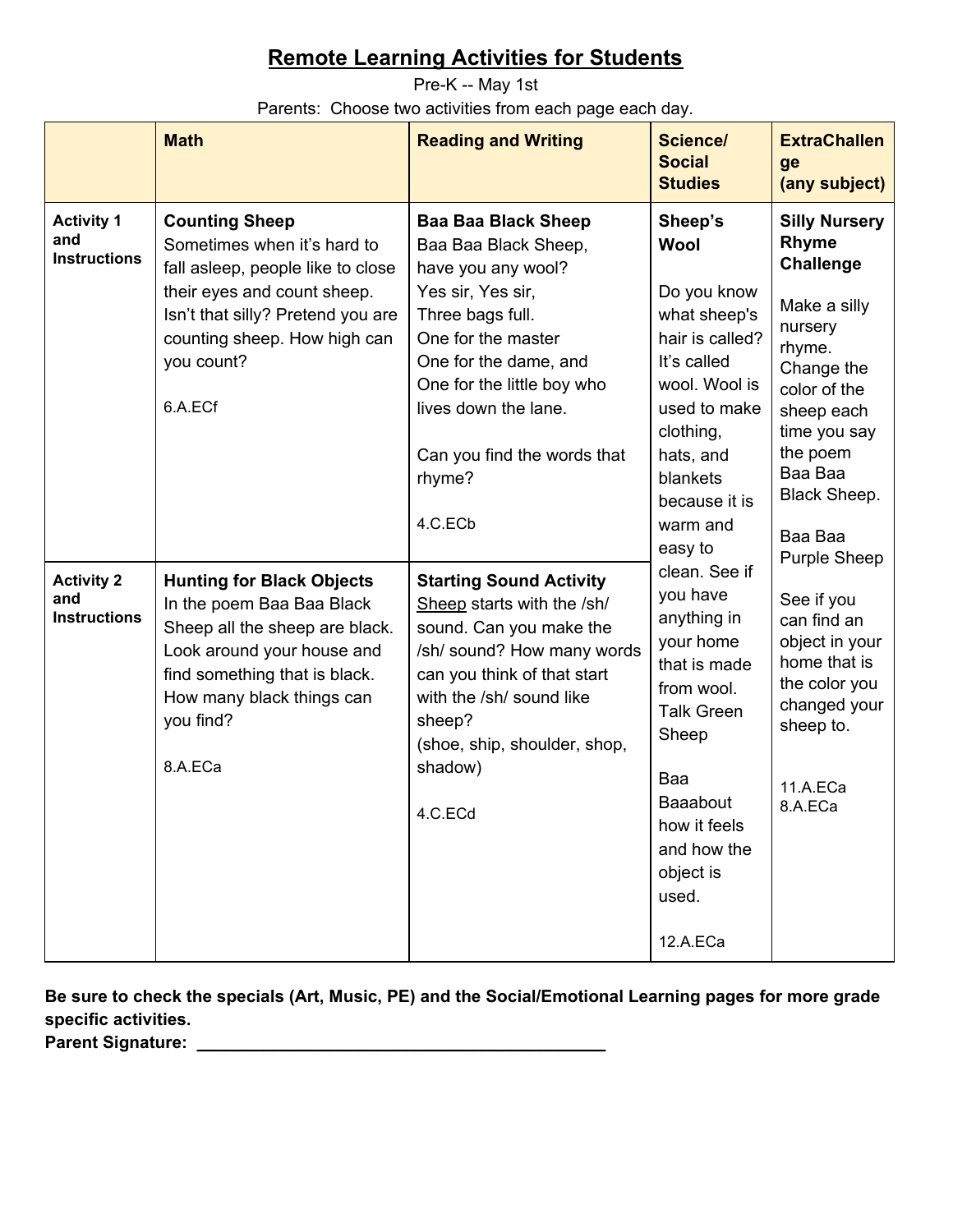<span id="page-8-0"></span>Pre-K -- May 4th Parents: Choose two activities from each page each day.

|                                                 | <b>Math</b>                                                                                                                | <b>Reading and Writing</b>                                                                                                                                                                                                                                               | Science/<br><b>Social</b><br><b>Studies</b>                                                                                                                                                                                          | <b>Extra</b><br><b>Challenge</b><br>(any subject)                                                                         |
|-------------------------------------------------|----------------------------------------------------------------------------------------------------------------------------|--------------------------------------------------------------------------------------------------------------------------------------------------------------------------------------------------------------------------------------------------------------------------|--------------------------------------------------------------------------------------------------------------------------------------------------------------------------------------------------------------------------------------|---------------------------------------------------------------------------------------------------------------------------|
| <b>Activity 1</b><br>and<br><b>Instructions</b> | Help your family get ready for<br>dinner. How many plates<br>(spoons, forks,) will you need?<br>6.A.ECa                    | Rhyme<br>Hey Diddle Diddle<br>The Cat and the Fiddle<br>THe cow jumped over the<br>moon<br>The little dog laughed to see<br>such a sight<br>And the dish ran away with<br>the spoon.<br>Find the rhyming words.<br>4.C.ECb                                               | Make a list of<br>living vs<br>non-living<br>things<br>outside.<br>Examples of<br>living things:<br>butterflies,<br>people,<br>animals,<br>plants, etc.<br>Examples of<br>non-living<br>things -<br>rocks, sticks,<br>sidewalk, etc. | Go outside<br>and find a<br>worm.<br>Measure the<br>worm using<br>paper clips.<br>How many<br>did you<br>need?<br>7.A.ECb |
| <b>Activity 2</b><br>and<br><b>Instructions</b> | Make a graph your list of living<br>vs non living things:<br>Use words like more than, less<br>than, equal to.<br>10.B.ECa | Color and cut out puppets for<br>each of the characters (cat,<br>cow, dog, dish and spoon)<br>Attach the puppets to<br>popsicle sticks or straws. Act<br>out the rhyme<br>https://resource-bank.scholas<br>tic.co.uk/resources/77683<br>25.A.ECb<br>25.A.ECd<br>19.A.ECa | 12.A.ECa                                                                                                                                                                                                                             |                                                                                                                           |

**Be sure to check the specials (Art, Music, PE) and the Social/Emotional Learning pages for more grade specific activities.**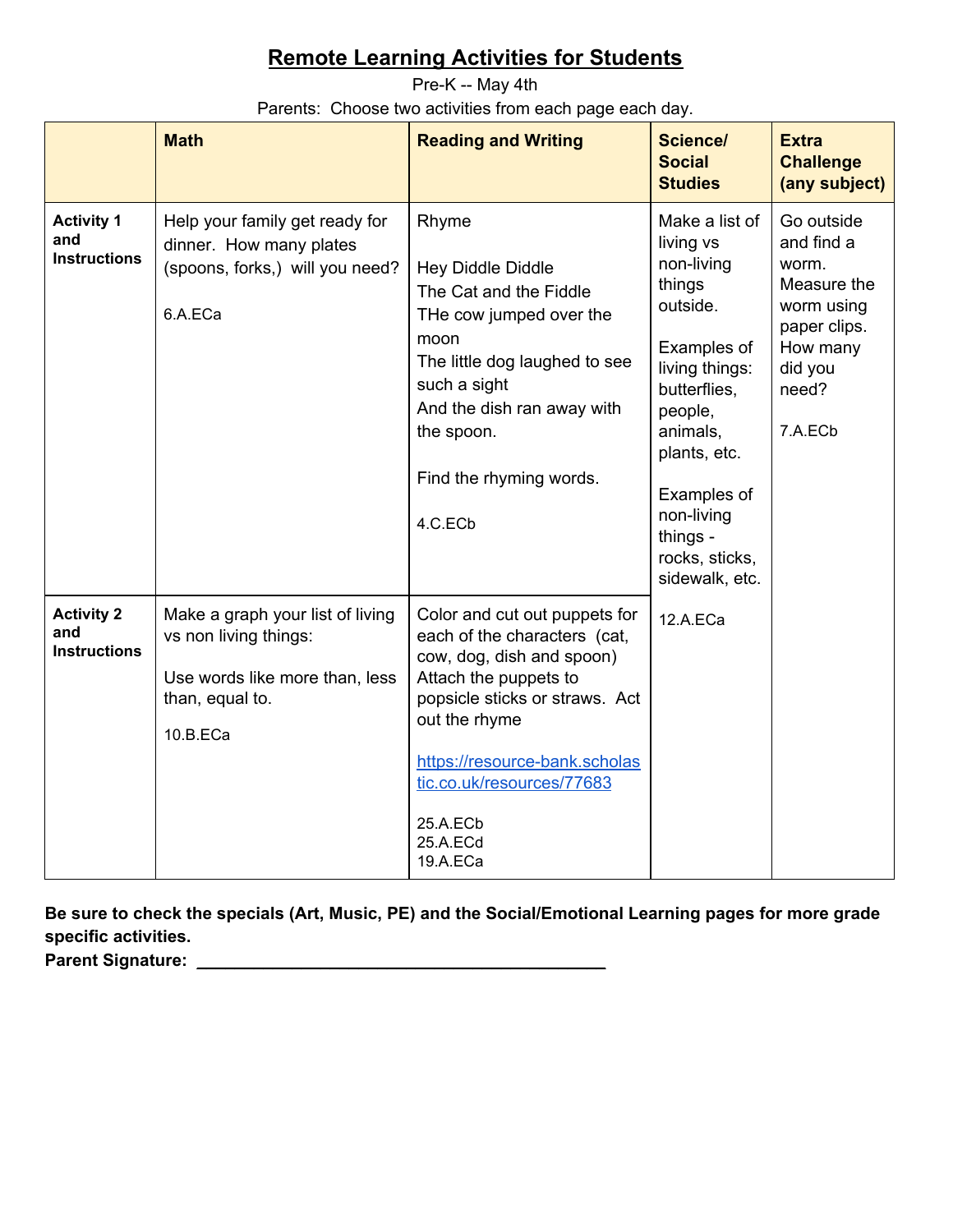<span id="page-9-0"></span>Pre-K -- May 5th Parents: Choose two activities from each page each day.

|                                                 | <b>Math</b>                                                                                                                                                                                                                                                                                                    | <b>Reading and Writing</b>                                                                                                                                                                                                                                                           | Science/<br><b>Social</b><br><b>Studies</b>                                                                                                                                                                                                                                | <b>Extra</b><br><b>Challenge</b><br>(any subject)                                                                                                                                                       |
|-------------------------------------------------|----------------------------------------------------------------------------------------------------------------------------------------------------------------------------------------------------------------------------------------------------------------------------------------------------------------|--------------------------------------------------------------------------------------------------------------------------------------------------------------------------------------------------------------------------------------------------------------------------------------|----------------------------------------------------------------------------------------------------------------------------------------------------------------------------------------------------------------------------------------------------------------------------|---------------------------------------------------------------------------------------------------------------------------------------------------------------------------------------------------------|
| <b>Activity 1</b><br>and<br><b>Instructions</b> | <b>Build your own clock!</b><br>Build your own grandfather<br>clock tower. Use blocks or<br>other objects to see how big<br>you can make your clock.<br>How tall is it?<br>How many blocks did you use?<br>Would a mouse be able to run<br>up your clock without knocking<br>it down?<br>6.A.ECf<br>7.A.ECc    | <b>Rhyme</b><br>Hickory, Dickory Dock<br>The mouse ran up the clock<br>The clock struck one.<br>The mouse ran down,<br>Hickory, dickory dock.<br>Practice the rhyme over and<br>over. Say it fast. Slow,<br>Medium. Substitute your<br>name for the mouse to be<br>silly.<br>4.C.ECb | How long<br>does it take<br>you to run<br>from one end<br>of your home<br>to the other?<br>How long<br>does it take<br>you to make<br>lunch?<br>How long<br>does it take<br>you to brush<br>your teeth?<br>Have your<br>adult time<br>how long you<br>do this<br>activity. | Let's Act!<br>Use your<br>body to act<br>out Hickory<br>Dickory Dock.<br>Use your<br>arms to make<br>the clock<br>movements.<br>Clap your<br>hands to<br>make the<br>clock strike<br>"one".<br>25.A.ECb |
| <b>Activity 2</b><br>and<br><b>Instructions</b> | Let's graph!<br>Looking around the house, use<br>the clocks to make tally's or a<br>graph.<br>How many clocks do you find?<br>What do they look like (digital,<br>analog (minute hands), alarm,<br>pendulum)?<br>Who wears watches (brother,<br>sister, mom)?<br>How many in each room?<br>6.D.ECb<br>10.B.ECa | <b>Letter hunt!</b><br>Tip toe around like a quiet<br>mouse to find things that start<br>with the letter "M"<br>Ex: movie, mom, milk, money<br>4.B.ECc                                                                                                                               | 7.A.ECd<br>7.A.ECc                                                                                                                                                                                                                                                         |                                                                                                                                                                                                         |

**Be sure to check the specials (Art, Music, PE) and the Social/Emotional Learning pages for more grade specific activities.** Parent Signature: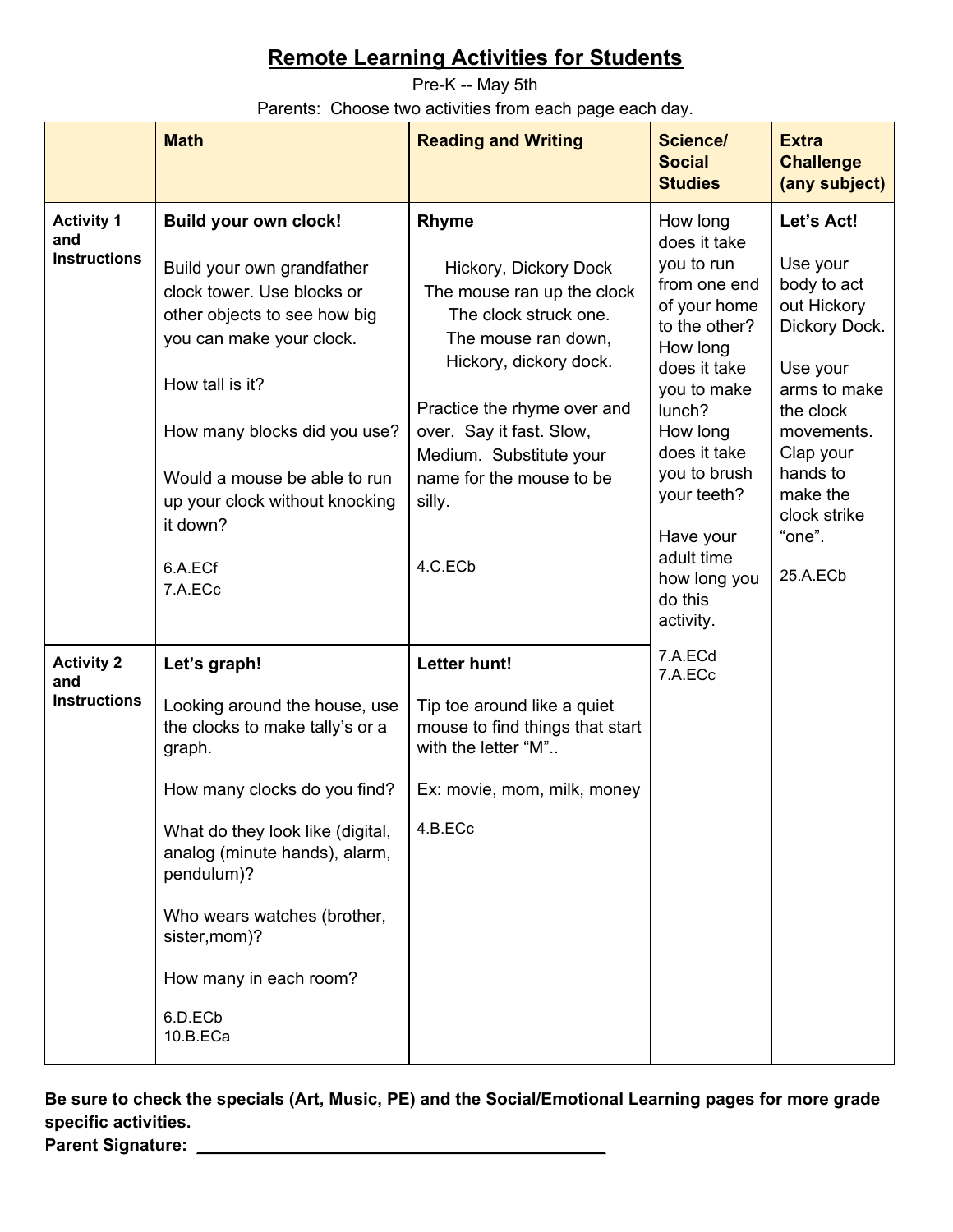<span id="page-10-0"></span>Pre-K -- May 6th Parents: Choose two activities from each page each day.

|                                                 | <b>Math</b>                                                                                                                                                                                                                                                                                                                                                                                      | <b>Reading and Writing</b>                                                                                                                                                                                                        | <b>Science/</b><br><b>Social</b><br><b>Studies</b>                                                                                                                                                                                                                                                      | <b>Extra</b><br><b>Challenge</b><br>(any subject)                                                                                                                                      |
|-------------------------------------------------|--------------------------------------------------------------------------------------------------------------------------------------------------------------------------------------------------------------------------------------------------------------------------------------------------------------------------------------------------------------------------------------------------|-----------------------------------------------------------------------------------------------------------------------------------------------------------------------------------------------------------------------------------|---------------------------------------------------------------------------------------------------------------------------------------------------------------------------------------------------------------------------------------------------------------------------------------------------------|----------------------------------------------------------------------------------------------------------------------------------------------------------------------------------------|
| <b>Activity 1</b><br>and<br><b>Instructions</b> | Sorting:<br>Go through your toy box and<br>sort your toys into categories<br>or bins that they belong.<br>Game pieces go with their<br>other game pieces. Puzzles<br>go together. Etc.<br>7.A.ECa                                                                                                                                                                                                | Pretend:<br>Can you make noises that<br>sound like thunderstorms?<br>Talk about how you can make<br>sounds that remind you of those<br>moments?<br>Wind<br>Rain<br>Rain drizzling<br>Thunder<br>Heavy rain<br>12.D.ECa<br>1.B.ECa | <b>Walking</b><br>rainbows:<br>What you<br>need:<br>6 small cups<br>Water<br>Paper towels<br>Food coloring -<br>red, blue,<br>yellow<br>Put about an<br>inch of water in<br>each cup. In<br>the first cup                                                                                               | Spend time<br>playing today.<br>Can you find<br>items that are<br>red, orange,<br>yellow, green,<br>purple, blue?<br>Can you put<br>them in<br>rainbow<br>order?<br>1.A.ECa<br>8.A.ECa |
| <b>Activity 2</b><br>and<br><b>Instructions</b> | <b>Skittle Rainbows:</b><br>Using skittles make a pattern<br>around the edge of a plate. After<br>you are done making your pattern<br>put a little bit of water up to half of<br>the skittle. Watch the rainbow form<br>from the skittle<br>If skittles are unavailable use<br>anything you have at home to make<br>a pattern. (buttons, toys, crayons,<br>etc)<br>1.A.ECa<br>8.A.ECa<br>8.A.ECb | Scribble day<br>Make something scribble.<br>Scribble birds, rabbits, any<br>animals you saw outside.<br>25.A.ECd<br>19.A.ECa<br>E                                                                                                 | put a couple<br>drops of red<br>dye. In the<br>third cup put a<br>couple drops<br>of yellow and<br>in the fifth cup<br>put a couple<br>drops of blue<br>dye in it. Take<br>the paper<br>towels and<br>place an end<br>in each cup<br>(shown below).<br>Watch the<br>rainbow walk<br>1.A.ECa<br>11.A.ECc |                                                                                                                                                                                        |

**Be sure to check the specials (Art, Music, PE) and the Social/Emotional Learning pages for more grade specific activities.**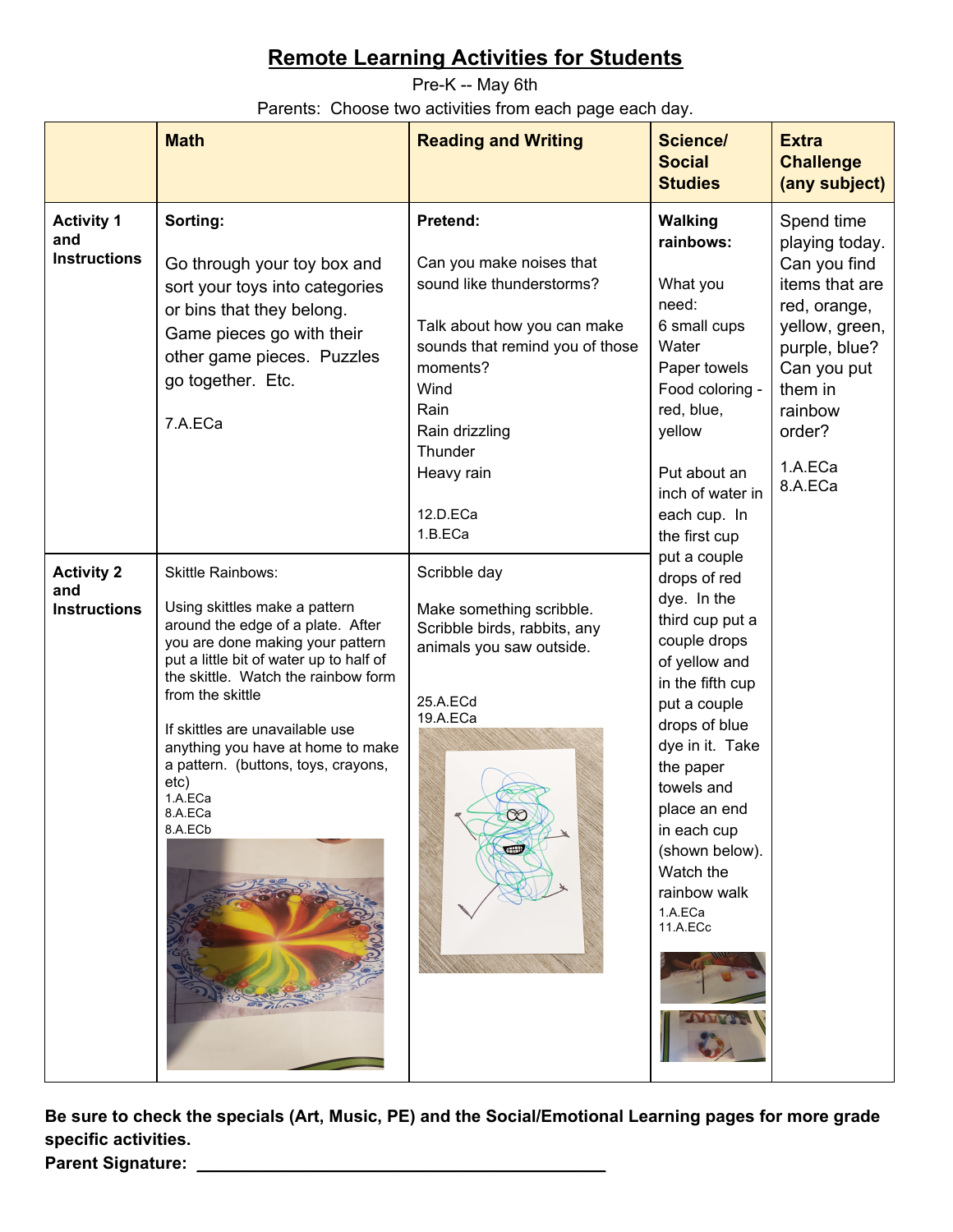<span id="page-11-0"></span>Pre-K -- (SEL)

The columns below offer choices for student activities for any day.

| Social Emotional Learning Choice Board - Aligns with Standards; 1A.1a Recognizes own emotions and how emotions can impact behavior. 1A.1b<br>Uses calming down techniques to control impulsive behavior and anger.                                                                                                                                                                                                                                                                                                                                                                                                                 |                                                                                                                                                                                                                                                                                                                                                                                                                                                                                                                                                                                                                                                                                                             |                                                                                                                                                                                                                                                                                                                                                                                                                                                                                                                                                                                                                                                                                                                                                                                                                          |  |  |
|------------------------------------------------------------------------------------------------------------------------------------------------------------------------------------------------------------------------------------------------------------------------------------------------------------------------------------------------------------------------------------------------------------------------------------------------------------------------------------------------------------------------------------------------------------------------------------------------------------------------------------|-------------------------------------------------------------------------------------------------------------------------------------------------------------------------------------------------------------------------------------------------------------------------------------------------------------------------------------------------------------------------------------------------------------------------------------------------------------------------------------------------------------------------------------------------------------------------------------------------------------------------------------------------------------------------------------------------------------|--------------------------------------------------------------------------------------------------------------------------------------------------------------------------------------------------------------------------------------------------------------------------------------------------------------------------------------------------------------------------------------------------------------------------------------------------------------------------------------------------------------------------------------------------------------------------------------------------------------------------------------------------------------------------------------------------------------------------------------------------------------------------------------------------------------------------|--|--|
| Talk about the following Zones of Regulation<br>chart with your child and discuss how each zone<br>makes them feel (inside and out):<br>The <b>ZONES</b> of Regulation®<br>M<br>9<br><b>BLUE ZONE</b><br>GREEN ZONE<br>YELLOW ZONE<br>RED ZONE<br><b>Traitated</b><br>Sail<br>MattAngry<br>Hispany<br>328<br>Calm<br>Works<br>Terrified<br>Tired<br>Silly/Wilaph<br><b>Ninghiting</b><br>Feeling Okay<br>Timet<br><b>Bored</b><br>Focused<br><b>Detect</b><br>Moring Story<br>Ready to Learn<br>Loss of Some Control<br>Out of Corpor                                                                                              | There are many different types of emotions.<br>Some make us happy, some make us angry, or<br>even excited. Talk about ways to manage your<br>emotions.<br>What are some calm down strategies you can<br>use when you need to control your emotions?<br>Try These:<br>-Draw a Picture-This gives the brain something<br>to focus on other than stressors.<br>-Drink a Glass of Water-Drinking water has a<br>calming effect on the nervous system.<br>-Rock in a Rocking Chair- Its repetitive nature<br>offers stress-relief as well.                                                                                                                                                                       | Practice the following breathing techniques to<br>help when you're upset.<br>Balloon Breathing: Pretend like you are<br>blowing up a balloon. Take a deep breath in, put<br>the pretend balloon up to your mouth and blow<br>your air out. Do this slowly four times.<br>Volcano Breathing : Put your hands together in<br>front of your chest. Keeping your hands together<br>raise your hands up above your head all while<br>you are breathing in. When you reach as high as<br>you can let your air out and spread your arms<br>apart and then bring them back to the starting<br>position. Do this slowly four times.<br>Soup/Brownie Breathing: Pretend like you<br>have hot food in your hands, breathe the smells<br>of that food in and then blow out to help cool<br>down your food. Do this slowly four times |  |  |
| Before a volcano erupts there are warning signs<br>that come from the volcano. Before a person<br>erupts with anger, they often have warning<br>signs.<br>Oftentimes, when we can identify our body<br>becoming upset we can find a healthy way to<br>calm our body down before we explode, like<br>going to a calm space<br>Create a Calm Down Space<br>1) Pick A favorite corner in your home.<br>2) Decorate the space with things that make you<br>happy and calm.<br>-Pillows<br>-Drawings<br>-Stuffed animals<br>-Blankets<br>-toys, bean bag, etc.<br>Use your Calm Down Space when you feel<br>angry or need to calm down. | Place a small object (crayons or markers will<br>work) of the following colors into a paper sack or<br>a deep bowl: red, green, blue, purple, yellow,<br>orange. Sit in a circle and have the first person<br>reach into the bag/bowl and pull out an object.<br>The color of the object correlates to a statement<br>to discuss below.<br>Red-Say one thing that makes you angry<br>Green-Show one way you can breathe when<br>you are angry (balloon breathing, volcano<br>breathing, soup breathing, box breathing).<br>Blue-Say one thing you can do to help your<br>body calm<br>Purple-Say one thing that makes you excited<br>Yellow-Say a poor choice you made<br>Orange-Say a good choice you made | You are in control of your anger and if you are<br>able to turn negative thoughts into positive<br>thoughts that will help you have better control<br>over your anger.<br>Practice positive thinking by saying 10 daily<br>positive affirmations::<br>I am LOVED<br>1)<br>2)<br>I am SAFE<br>I have lots of FRIENDS that love me<br>3)<br>I am FRIENDLY<br>4)<br>I am HELPFUL<br>5)<br>I am RESPONSIBLE<br>6)<br>$\left( 7\right)$<br>I am SMART<br>I am AWESOME<br>8)<br>I am RESPECTFUL<br>9)<br>10) I am BEAUTIFUL<br>Think of some more positive statements that you<br>can add to the list to practice everyday.                                                                                                                                                                                                    |  |  |
| We all have triggers. Triggers are things that can<br>change our mood in a good or a bad way.<br>What are some of your triggers?<br>Think about some things that make you sad<br>OR.<br>Think about some things that make you happy<br>Draw a picture of what you feel                                                                                                                                                                                                                                                                                                                                                             | Time to Exercise!<br>Exercise is a great way to regulate your<br>emotions.<br>Do the following:<br>-Cherry Picking<br>Alternate arms reaching to pick "cherries" off a<br>tree. Pull elbows down by sides and then reach<br>straight up again. Can you do 20 seconds?<br>-Toe Touches<br>Touch up to the sky on your tippy toes and then<br>bend down to touch the ground 10 times.<br>-Cat Stretch<br>Start on all fours and curl back up into an arch<br>like a cat, hold for 5 seconds, and then flatten<br>back out. Do this 10 times.<br>-Run in Place for 60 seconds<br>Go as fast as you can. Pretend you are trying to<br>when a race.                                                              | Talking to your teacher or with friends when you<br>are having BIG emotions is hard right now. Try<br>one of the following:<br>Draw a picture of your teacher<br>1.<br>Role play/make believe play that you<br>2.<br>are in school talking to your teacher.<br>Talk with an adult about how to be<br>3.<br>safe, respectful, and responsible when<br>talking to teachers.<br>Talk to a parent about how you feel<br>4.                                                                                                                                                                                                                                                                                                                                                                                                   |  |  |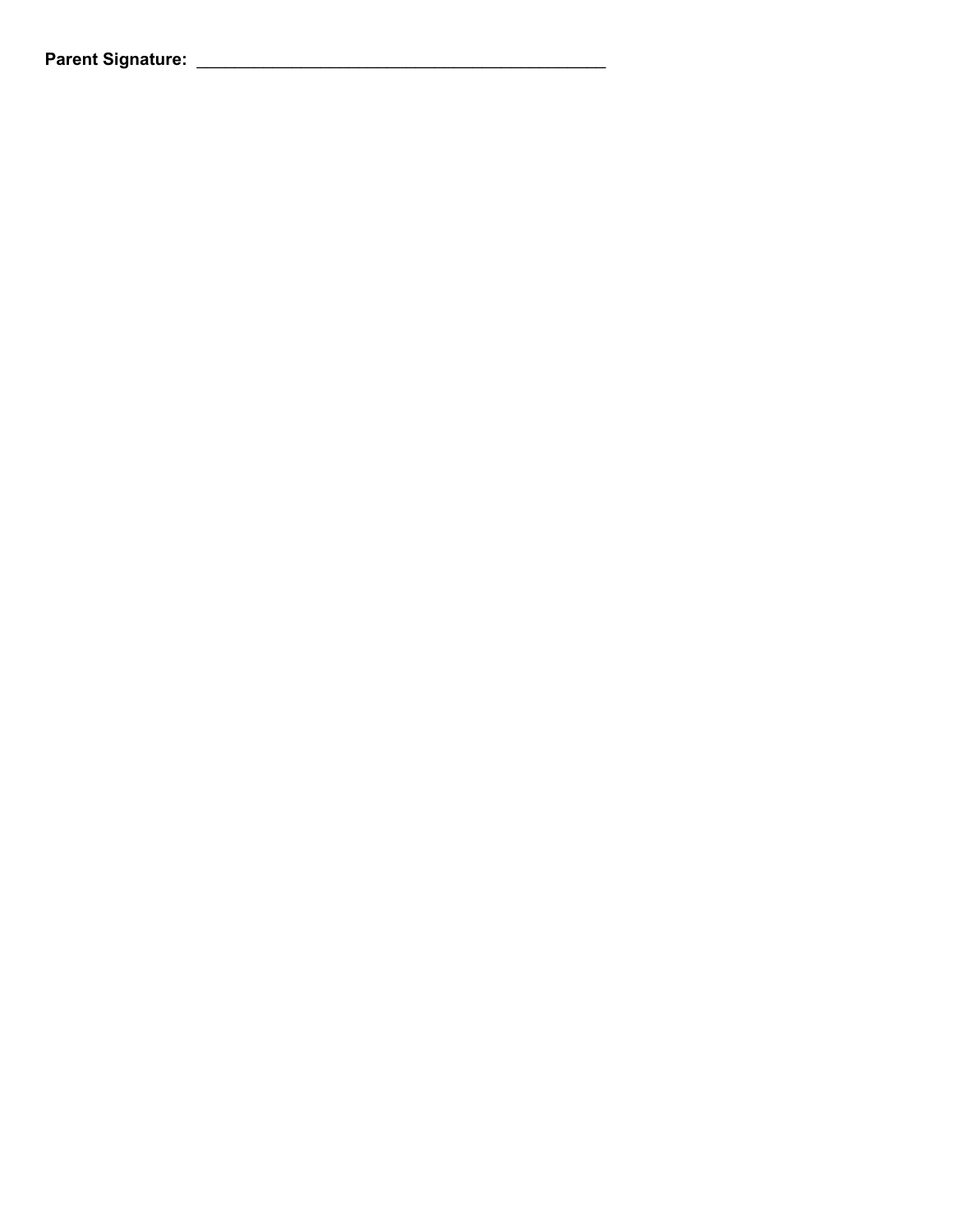<span id="page-13-0"></span>Pre-K -- (Electives)

The columns below offer choices for student activities for any day.

| <b>Art</b>                                                                                                                                                                                                                                                                                               | <b>Music</b>                                                                                                                                                                                                                                                                                                               | <b>PE/Health</b>                                                                                                                                                                                                                                                                                                               |
|----------------------------------------------------------------------------------------------------------------------------------------------------------------------------------------------------------------------------------------------------------------------------------------------------------|----------------------------------------------------------------------------------------------------------------------------------------------------------------------------------------------------------------------------------------------------------------------------------------------------------------------------|--------------------------------------------------------------------------------------------------------------------------------------------------------------------------------------------------------------------------------------------------------------------------------------------------------------------------------|
| Make eggs out of paper and<br>decorate them with crayons or<br>markers.<br>If you make dots on your<br>eggs-count the dots. If you make<br>stripes on your eggs, count the<br>stripes. Make different size eggs<br>and sort them from biggest to<br>smallest<br>Tape them up in your window.<br>25.A.ECd | Use the plastic eggs that you made<br>above filled with small objects<br>(rice, pennies, beads) to make<br>music. Turn on some music and<br>shake along! Shake the eggs and<br>dance! If you don't have plastic<br>eggs, use empty containers,<br>tupperware or bottles, etc.<br>25.A.ECa                                  | Use the plastic eggs that you made<br>above filled with small objects<br>(rice, pennies, beads) to make<br>music. Shake the eggs and dance,<br>march, climb the stairs, etc. Shake<br>them high, low, left, right, etc. If<br>you don't have plastic eggs, use<br>empty containers, tupperware or<br>bottles, etc.<br>19.A.ECb |
| Use markers to color coffee filters.<br>Spray the filters with water to see<br>the colors mix. When the coffee<br>filters dry, glue them together to<br>make a pretty flower.<br>25.A.ECd                                                                                                                | I'm a Little Seed<br>Sing to the tune of "I'm a Little<br>Teapot"<br>I'm a little seed deep in the ground,<br>I lie asleep, I don't make a sound.<br>I am waking up now, see me sprout!<br>I grow bigger as I come out!<br>Pretend to be a little seed in the<br>ground and slowly sprout up into a<br>flower.<br>25.A.ECa | Move-<br>Say this rhyme and hop like a<br>bunny rabbit.<br>"Bunny, bunny, hopping high;<br>Bunny, bunny, hopping low;<br>Bunny, bunny hopping fast;<br>Bunny, bunny hopping slow."<br>Can you hop like the rhyme?<br>19.A.EC <sub>b</sub>                                                                                      |
| Using watercolors:<br>Paint a picture of a butterfly.<br>You can also use markers, crayons<br>or colored pencils to make your<br>picture.<br>25.A.ECd                                                                                                                                                    | Dance<br>Pretend you are a butterfly moving<br>to the music. When the music<br>speeds up, you fly/flutter faster.<br>When the music slows down, move<br>slowly. Change directions, speeds<br>and movements to the music.<br>25.A.ECa                                                                                       | The Very Caterpillar ate apples,<br>pears, plums, oranges,<br>strawberries and watermelon on<br>his journey.<br>If you have some of these foods,<br>make yourself a caterpillar fruit<br>salad. Talk about the colors of<br>each and how healthy they make<br>you!<br>22.A.ECa<br>23.B.ECa                                     |